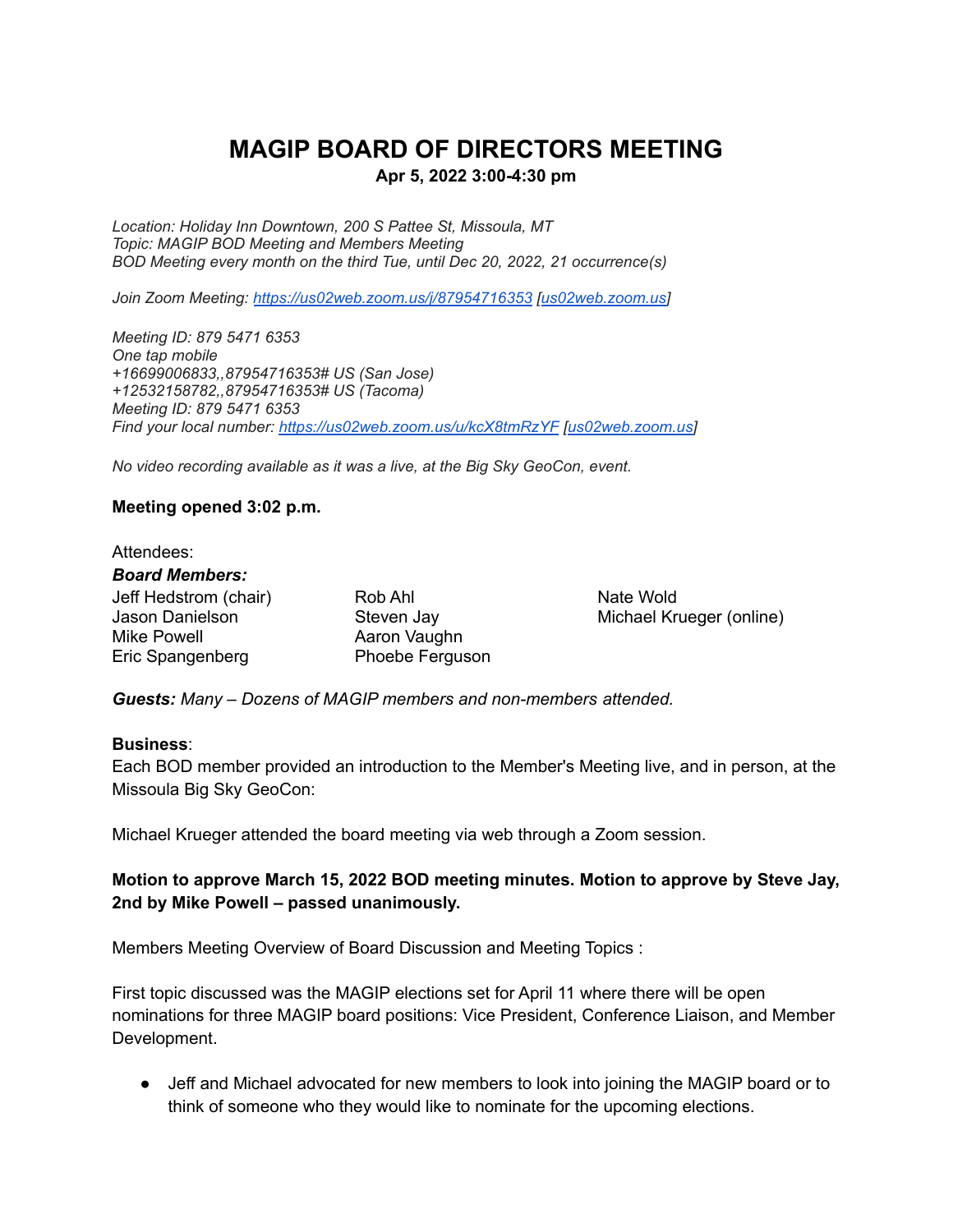Board Treasurer, Nate Wold, followed to describe to the board and to the attending MAGIP members the revenue streams and expenses MAGIP faces annually.

- Nate said revenue sources are mainly gained through conference workshops, organization member registration fees, and sponsorships.
- The expenses: conference and event planning (including paying for 'Full Scope' services) and scholarships and grants.
- He described the basic duties he conducts as a Treasurer to the members.

Past board chair, Michael Krueger, addressed to the board and members the proposed MAGIP Board by-laws change that gives new verbiage describing the MLIAC representative as a voting member, where in May elections all members will vote to approve or not.

Jeff then described to members the types of membership levels currently within the MAGIP organization and asked members whether there is a better incentive option or options to bring in new members.

- Former board administrator, Lee Macholz, said the current membership levels were set to attract sponsorship and revenue collection and it was done during a time of bi-annual conferences.
- After other members (representing MDT, Montana State Library, Yellowstone County, and the City of Bozeman and others) discussed their reasoning for paying group or individual membership costs; the board left it to members to possibly come up with another incentive and encouraged anyone to propose their idea. The board will later revisit the topic.

Technical Committee Chair, Jason Danielson, talked to the members about job seeking on the MAGIP site and better ways members could seek employment in the GIS industry.

- Suggested a new MAGIP site platform where members could post their resumes for job seekers.
- After speaking of the current use of the listserv for new job announcements, Jason asked the members if having a platform for resumes would be useful for job seekers and potential employers.
- Members posed questions regarding who would have access to view, MAGIP members or the general public? Also asked was whether the current means of job search isn't already working with such platforms like 'LinkedIn'.
- Many said they would like it public facing, but there should be updates and maintenance allocated to such a page like cycling old job listings.

Scholarships and Grants Committee Chair, Rob Ahl, then spoke to members about the ongoing topic of the need for the board to acquire a "Communication Specialist".